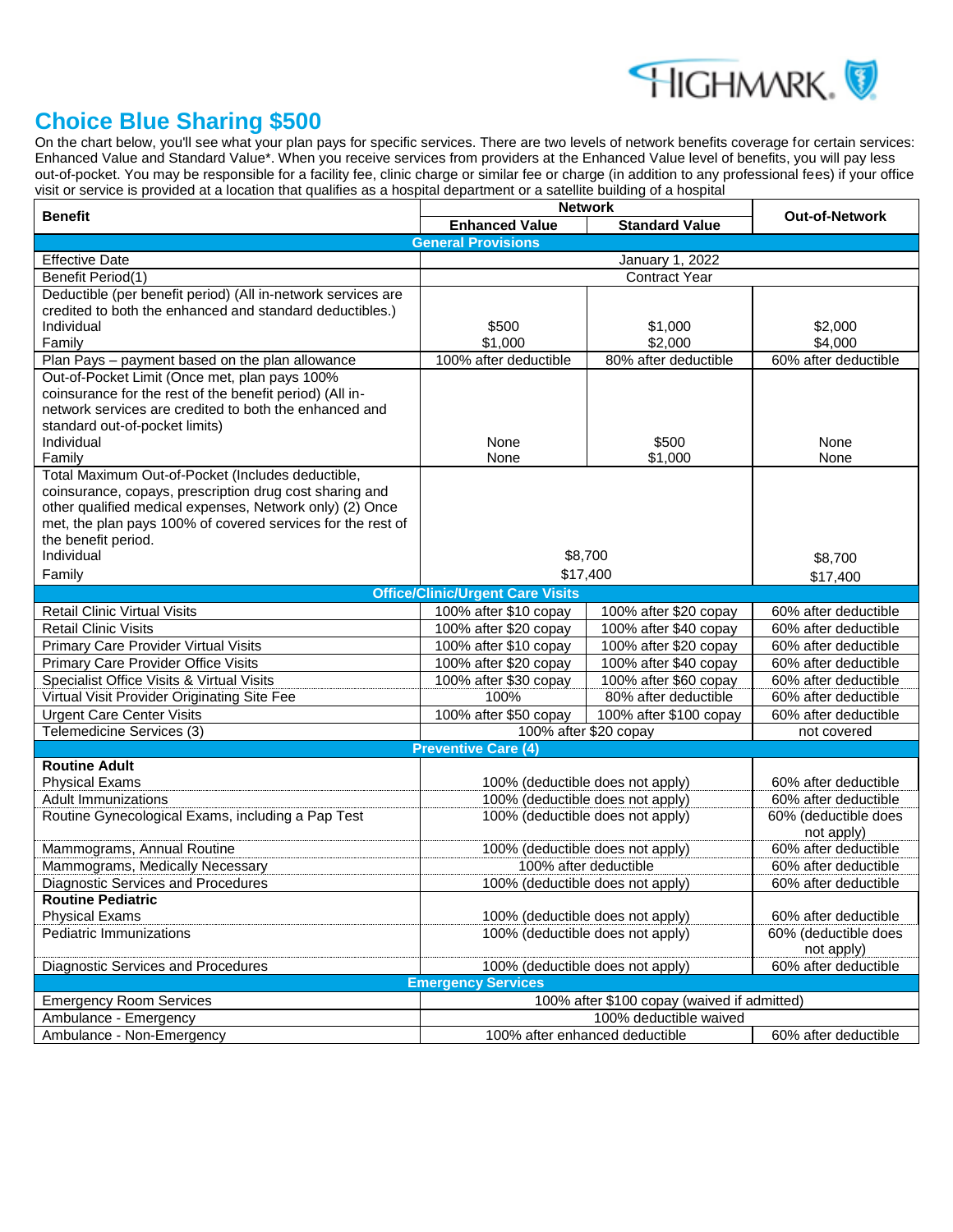|                                                                       | <b>Network</b>                                                                                  |                                        |                       |  |  |  |
|-----------------------------------------------------------------------|-------------------------------------------------------------------------------------------------|----------------------------------------|-----------------------|--|--|--|
| <b>Benefit</b>                                                        | <b>Enhanced Value</b>                                                                           | <b>Standard Value</b>                  | <b>Out-of-Network</b> |  |  |  |
| <b>Hospital and Medical / Surgical Expenses (including maternity)</b> |                                                                                                 |                                        |                       |  |  |  |
| Hospital Inpatient                                                    | 100% after deductible                                                                           | 80% after deductible                   | 50% after deductible  |  |  |  |
| <b>Hospital Outpatient</b>                                            | 100% after deductible                                                                           | 80% after deductible                   | 60% after deductible  |  |  |  |
| Maternity (non-preventive facility & professional services)           | 100% after deductible                                                                           | 80% after deductible                   | 60% after deductible  |  |  |  |
| including dependent daughter                                          |                                                                                                 |                                        |                       |  |  |  |
| Medical Care (including inpatient visits and                          | 100% after deductible                                                                           | 80% after deductible                   | 60% after deductible  |  |  |  |
| consultations)/Surgical Expenses, including abortions                 |                                                                                                 |                                        |                       |  |  |  |
|                                                                       | <b>Therapy and Rehabilitation Services</b>                                                      |                                        |                       |  |  |  |
| <b>Physical Medicine</b>                                              | 100% after \$30 copay                                                                           | 100% after \$60 copay                  | 60% after deductible  |  |  |  |
|                                                                       |                                                                                                 | limit: Unlimited visits/benefit period |                       |  |  |  |
| <b>Respiratory Therapy</b>                                            | 100% after \$30 copay                                                                           | 100% after \$60 copay                  | 60% after deductible  |  |  |  |
|                                                                       |                                                                                                 | limit: 30 visits/benefit period        |                       |  |  |  |
| Speech Therapy                                                        | 100% after \$30 copay                                                                           | 100% after \$60 copay                  | 60% after deductible  |  |  |  |
|                                                                       |                                                                                                 | limit: 30 visits/benefit period        |                       |  |  |  |
| Occupational Therapy                                                  | 100% after \$30 copay                                                                           | 100% after \$60 copay                  | 60% after deductible  |  |  |  |
|                                                                       |                                                                                                 | limit: 30 visits/benefit period        |                       |  |  |  |
| <b>Spinal Manipulations</b>                                           | 100% after \$30 copay                                                                           | 100% after \$60 copay                  | 60% after deductible  |  |  |  |
|                                                                       |                                                                                                 | limit: Unlimited visits/benefit period |                       |  |  |  |
| Other Therapy Services (Cardiac Rehab, Infusion Therapy,              | 100% after deductible                                                                           | 80% after deductible                   | 60% after deductible  |  |  |  |
| Chemotherapy, Radiation Therapy and Dialysis)                         |                                                                                                 |                                        |                       |  |  |  |
|                                                                       | <b>Mental Health / Substance Abuse</b>                                                          |                                        |                       |  |  |  |
| <b>Inpatient Mental Health Services</b>                               |                                                                                                 | 100% after enhanced deductible         | 60% after deductible  |  |  |  |
| Inpatient Detoxification                                              | 100% after enhanced deductible                                                                  |                                        | 60% after deductible  |  |  |  |
| Acute Inpatient Rehabilitation                                        | 100% after enhanced deductible<br>50% after deductible                                          |                                        |                       |  |  |  |
|                                                                       | 60 days/benefit period                                                                          |                                        |                       |  |  |  |
| Outpatient Mental Health Services (includes virtual                   | 100% after \$30 copay                                                                           |                                        | 60% after deductible  |  |  |  |
| behavioral health visits)                                             |                                                                                                 |                                        |                       |  |  |  |
| <b>Outpatient Substance Abuse Services</b>                            |                                                                                                 | 100% after enhanced deductible         | 60% after deductible  |  |  |  |
|                                                                       | <b>Other Services</b>                                                                           |                                        |                       |  |  |  |
| Allergy Extracts and Injections                                       | 100% after deductible                                                                           | 80% after deductible                   | 60% after deductible  |  |  |  |
| Applied Behavior Analysis for Autism Spectrum Disorder                | 100% after deductible                                                                           | 80% after deductible                   | 60% after deductible  |  |  |  |
| (5)                                                                   |                                                                                                 |                                        |                       |  |  |  |
| <b>Assisted Fertilization Procedures</b>                              | not covered                                                                                     | not covered                            | not covered           |  |  |  |
| Dental Services Related to Accidental Injury                          | 100% after deductible                                                                           | 80% after deductible                   | 60% after deductible  |  |  |  |
| <b>Diagnostic Service</b>                                             |                                                                                                 |                                        |                       |  |  |  |
| Advanced Imaging (MRI, CAT, PET scan, etc.)                           | 100% after deductible                                                                           | 80% after deductible                   | 60% after deductible  |  |  |  |
| Basic Diagnostic Services (standard imaging, diagnostic               | 100% after deductible                                                                           | 80% after deductible                   | 60% after deductible  |  |  |  |
| medical, lab/pathology, allergy testing)                              |                                                                                                 |                                        |                       |  |  |  |
| Durable Medical Equipment, Orthotics and Prosthetics                  | 100% after deductible                                                                           | 80% after deductible                   | 60% after deductible  |  |  |  |
| Home Health Care                                                      | 100% after deductible                                                                           | 80% after deductible                   | 50% after deductible  |  |  |  |
|                                                                       | limit: 90 visits/benefit period aggregate with visiting nurse<br>100% after enhanced deductible |                                        |                       |  |  |  |
| Hospice                                                               |                                                                                                 |                                        | 60% after deductible  |  |  |  |
| Infertility Counseling, Testing and Treatment (6)                     | 100% after deductible                                                                           | 80% after deductible                   | 60% after deductible  |  |  |  |
| <b>Private Duty Nursing</b>                                           | Not Covered                                                                                     | Not Covered                            | Not Covered           |  |  |  |
| <b>Skilled Nursing Facility Care</b>                                  | 100% after deductible<br>80% after deductible<br>50% after deductible                           |                                        |                       |  |  |  |
|                                                                       | limit: 100 days/benefit period<br>100% after enhanced deductible                                |                                        |                       |  |  |  |
| <b>Transplant Services</b>                                            |                                                                                                 |                                        | 60% after deductible  |  |  |  |
| Precertification/Authorization Requirements (7)                       | Yes                                                                                             | Yes                                    | Yes                   |  |  |  |